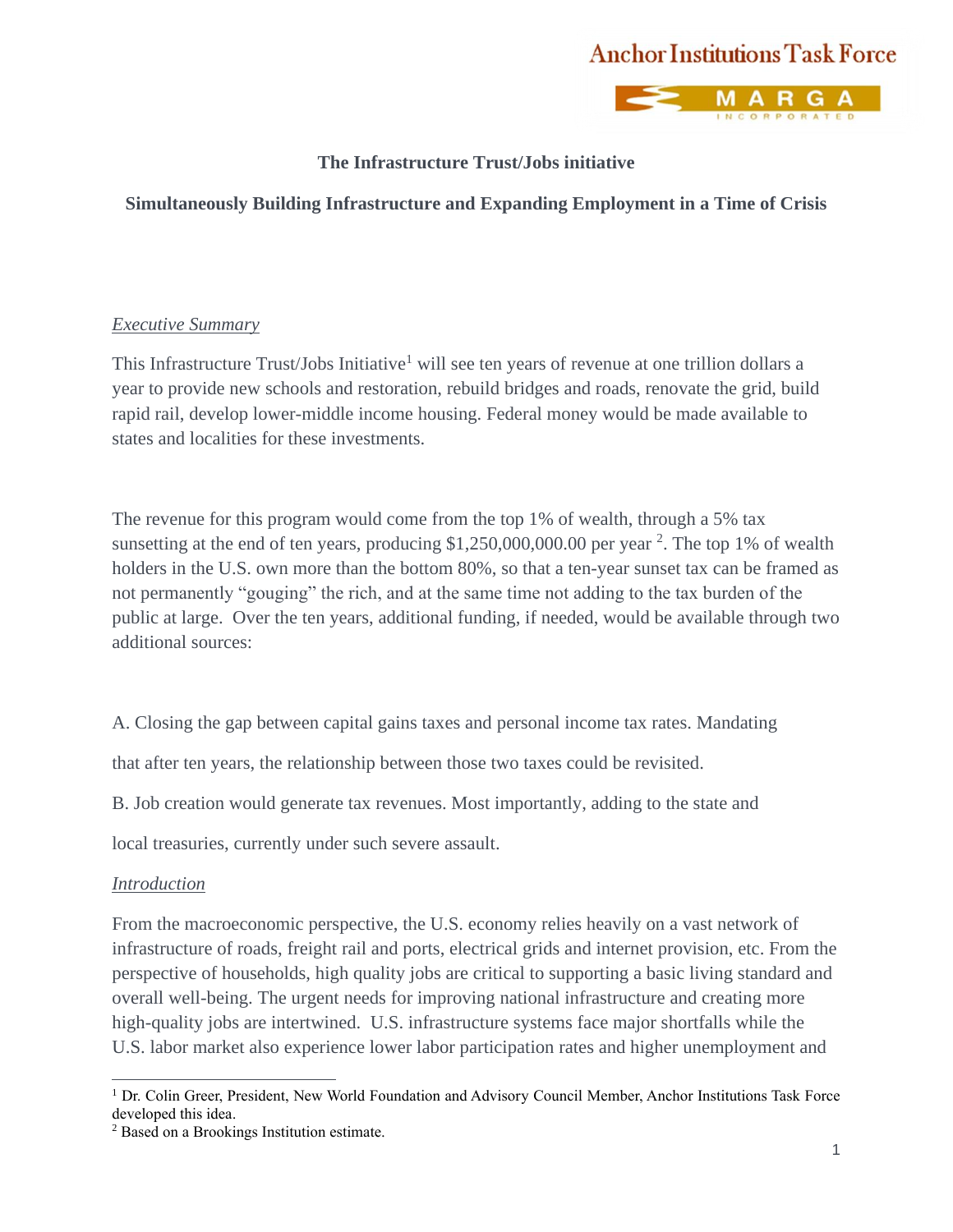

rising inequality, which is dramatically exacerbated by the pandemic. Infrastructure investment could directly help create more jobs, improve economy the and generate taxes, and is particularly effective at local level. Therefore, the Infrastructure Trust/Jobs initiative is proposed to impact change at the level of "lived reality" for working people in their communities and in the workplace.

### *Rationale for Action*

- The U.S. is facing declining infrastructure quality. According to the World Economic Forum's Global Competitiveness Report, in 2019, the United States ranked thirteenth in the world in a broad measure of infrastructure quality—down from fifth place in  $2002^3$ .
- Before the pandemic, U.S. labor markets have already experienced low labor force participation, wage stagnation and shifting labor market needs.<sup>4</sup>
- Economic trends were already moving toward gigs and part time labor with less income and limited benefits. According to the ILO monitor<sup>5</sup>, workplace closures continue to disrupt labor markets around the world, and the high working-hour losses have translated into substantial losses in labor income.
- "Distressed communities—almost one-sixth of the U.S. population—are those in which the employment rate of "prime-age" workers (ages 25 to 54) is significantly below the national average. Without policy intervention, distressed communities tend to stay distressed."<sup>6</sup>
- "It is widely accepted that investments in infrastructure can lead to direct and indirect jobs, and usually have spillover effects into other economic opportunities."<sup>7</sup>

<sup>4</sup> Gallup, 2019. Great Jobs Demonstration Survey. 2019. Available at:

<sup>&</sup>lt;sup>3</sup> McBride, J. and Moss, J. 20020. The State of U.S. Infrastructure. Council on Foreign Relations. Available at: <https://www.cfr.org/backgrounder/state-us-infrastructure>

<https://www.gallup.com/education/267590/great-jobs-lumina-gates-omidyar-gallup-quality-report-2019.aspx> <sup>5</sup> ILO Monitor: COVID-19 and the world of work. Sixth edition b[y International Labor Organization](https://www.ilo.org/wcmsp5/groups/public/@dgreports/@dcomm/documents/briefingnote/wcms_755910.pdf)

<sup>6</sup> Bartik, T.J. 2020. Helping America's distressed communities recover from the COVID-19 recession and achieve long-term prosperity. The Brookings Institution, September 23. Available at: [https://www.brookings.edu/research/helping-americas-distressed-communities-recover-from-the-covid-19-recession](https://www.brookings.edu/research/helping-americas-distressed-communities-recover-from-the-covid-19-recession-and-achieve-long-term-prosperity/?preview_id=1054045)[and-achieve-long-term-prosperity/?preview\\_id=1054045](https://www.brookings.edu/research/helping-americas-distressed-communities-recover-from-the-covid-19-recession-and-achieve-long-term-prosperity/?preview_id=1054045)

<sup>7</sup> Parikh, V., Jijo, M. and Aritua, B., 2018. How can new infrastructure accelerate creation of more and better jobs? World Bank Blogs. Available at: [https://blogs.worldbank.org/jobs/how-can-new-infrastructure-accelerate-creation](https://blogs.worldbank.org/jobs/how-can-new-infrastructure-accelerate-creation-more-and-better-jobs)[more-and-better-jobs](https://blogs.worldbank.org/jobs/how-can-new-infrastructure-accelerate-creation-more-and-better-jobs)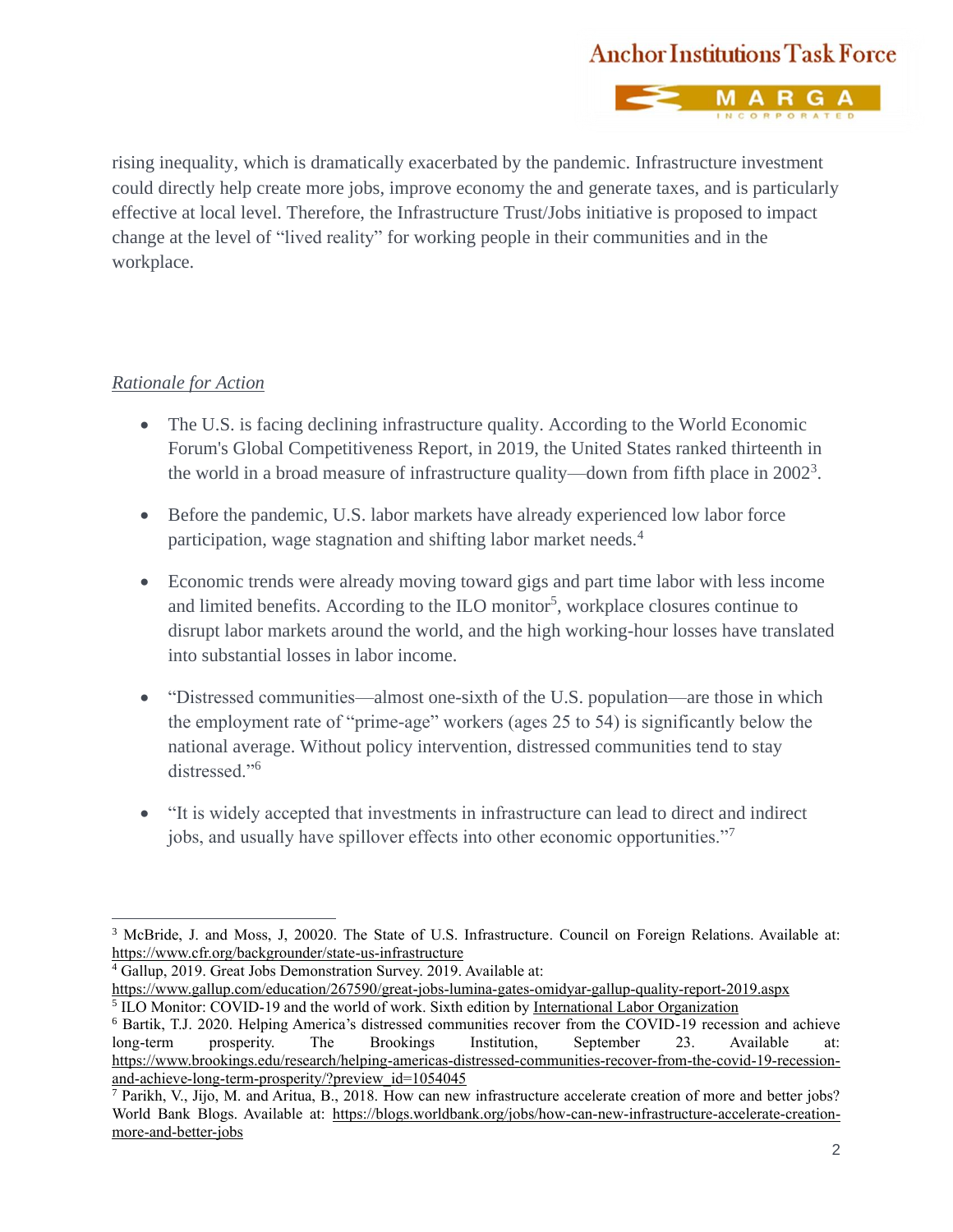

- Job creation will generate tax revenues. Most importantly, adding to the state and local treasuries, currently under such severe assault.
- Job creation for individuals will provide greater capital at the community level, which will increase homeownership, bring about greater racial equity, strengthen families and neighborhoods, and rebuild communities.
- Beyond the community level, the Infrastructure Trust/Jobs initiative could provide lessons that will influence how particular businesses and industries will approach infrastructure building and job creation, and inform economic policy at local, state, and federal levels.

### *Policy Options*

- Public policy has not nearly sufficiently addressed the importance of infrastructure and job creation.
- While some programs exist, they are not sufficient given the magnitude of need, especially given the crises we face.
- Infrastructure projects could be financed through raising taxes on the wealthy, which could also help mitigate the problem of increasing wealth inequality. The top 1% of wealth holders in the U.S. own more than the bottom 80%.
- Policymakers should consider drawing the lines for basic conditions like job security, the level of pay, sufficient working hours according to local conditions.

### *Policy Recommendations*

- Create an infrastructure trust to last for ten years and generate revenue of one trillion dollars a year to provide new schools and restoration, rebuild bridges and roads, renovate the grid, build rapid rail, develop lower-middle income housing. Federal money would be made available to states and localities for these investments.
- Achieve green compliance in delivery. Make sure the infrastructure building projects are lean-green, process-based and properly implemented.
- Impose a 5% sunsetting tax to the top 1% of wealth as revenue for this program.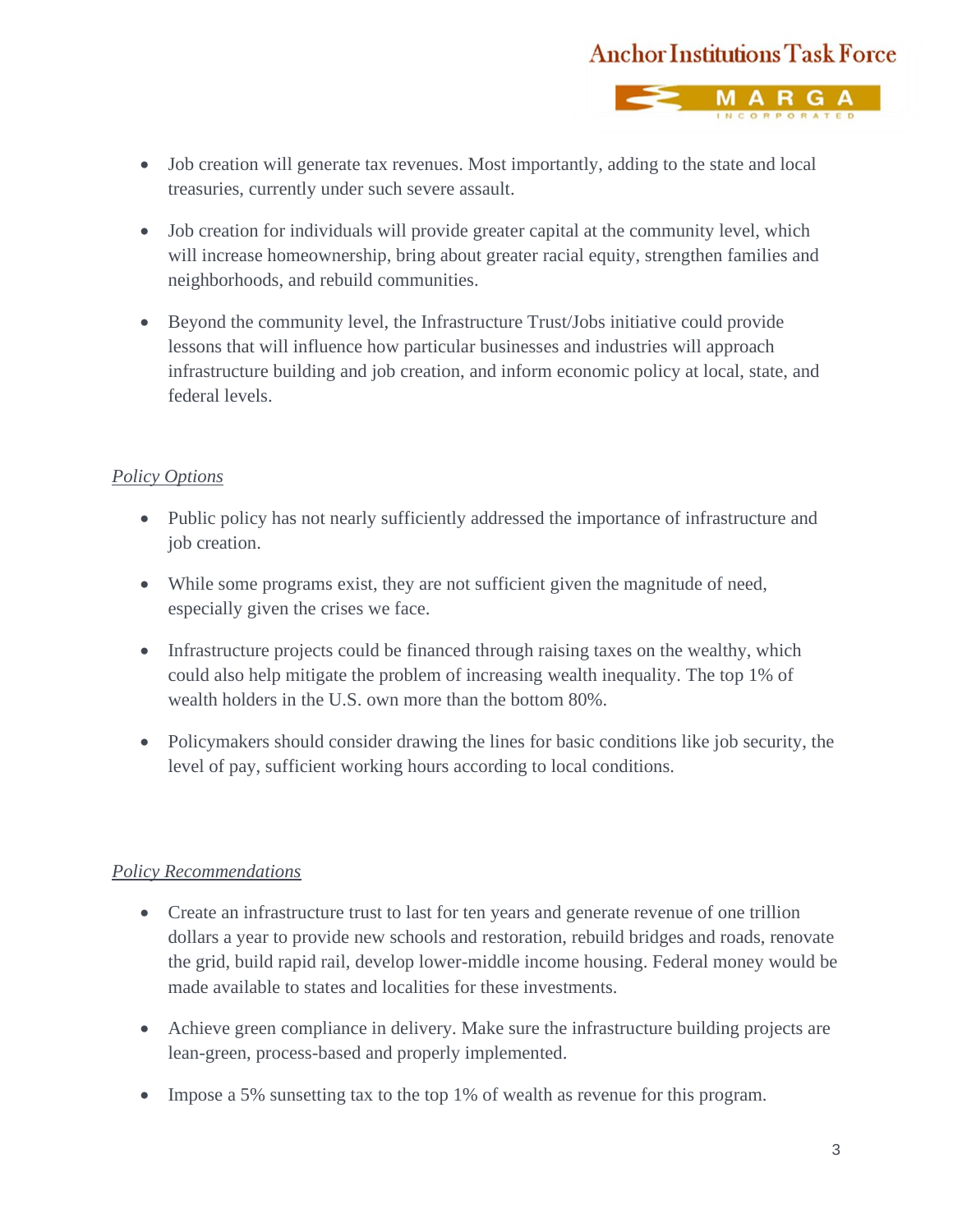

- A ten-year sunset tax can be framed as not permanently "gouging" the rich, and at the same time not adding to the tax burden of the public at large.
- This financing model avoids debt financing, thus not adding to the Federal deficit. Given that so many initiatives are supported through debt, it is important to ensure that the prospect of debt does not inhibit urgently-needed infrastructure and employment policies.
- Engage all levels of government across federal, state, and local levels in these recommendations to ensure collaboration and coordination from the national to the local.
- Introduce and leverage existing place-based jobs policies that provide assistance to individual businesses to encourage job growth in a particular local labor market. These policies include business tax incentives, cash grants, and special public services to business such as customized job training, business development centers, etc.<sup>8</sup>.
- Make block grants to distressed communities to empower local leaders to address the lack of job opportunities that keeps these areas persistently distressed. The grants could be used for land development, infrastructure, job training, better information for residents on job opportunities, and supportive programs for job retention<sup>9</sup>.
- Emphasize the importance of services to children and safety. Identify the needs of children, young people and their families. Support parents and families in their important job of caring for their children at home. Make comprehensive job safety policies and standards particularly for the infrastructure investment projects.
- Focus on skill-based approach such as transferable skills training, which could both pave the way for lower-wage workers to move up to higher-paying positions and help meet the talent needs of employers $^{10}$ .
- Support investments in healthcare infrastructure and technology. Recognizing the significant need for significant capacity in health systems made so apparent during the

<sup>8</sup> Bartik, T. J. (2020). Using place-based jobs policies to help distressed communities. *Journal of Economic Perspectives*, *34*(3), 99-127.

<sup>9</sup> Bartik, T. J. (2020). Helping America's distressed communities recover from the COVID-19 recession and achieve long-term prosperity. The Brookings Institution, September 23. Available at: [https://www.brookings.edu/research/helping-americas-distressed-communities-recover-from-the-covid-19-recession](https://www.brookings.edu/research/helping-americas-distressed-communities-recover-from-the-covid-19-recession-and-achieve-long-term-prosperity/?preview_id=1054045)[and-achieve-long-term-prosperity/?preview\\_id=1054045](https://www.brookings.edu/research/helping-americas-distressed-communities-recover-from-the-covid-19-recession-and-achieve-long-term-prosperity/?preview_id=1054045)

<sup>&</sup>lt;sup>10</sup> Federal Reserve Bank of Cleveland (2020) Rethinking Occupational Mobility in a Post-Crisis Economy. Available at:

[https://www.clevelandfed.org/~/media/content/newsroom%20and%20events/press%20releases/opportunity%20occu](https://www.clevelandfed.org/~/media/content/newsroom%20and%20events/press%20releases/opportunity%20occupations%20skills%20based%20mobility%20pdf.pdf?la=en) [pations%20skills%20based%20mobility%20pdf.pdf?la=en](https://www.clevelandfed.org/~/media/content/newsroom%20and%20events/press%20releases/opportunity%20occupations%20skills%20based%20mobility%20pdf.pdf?la=en)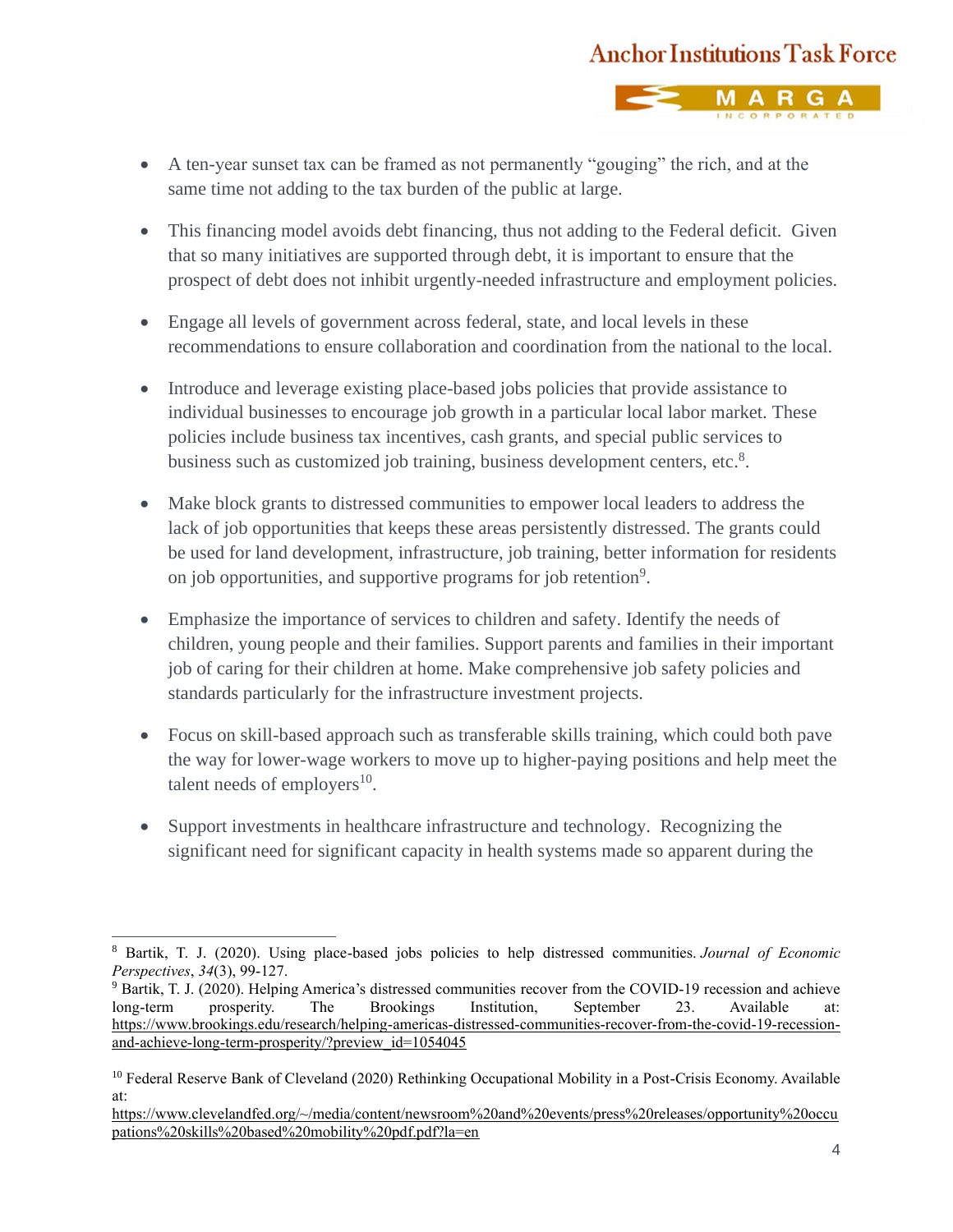

pandemic, a stronger healthcare industry would better prepare to meet the challenges created by social determinants of health for the most underserved populations.<sup>11</sup>

#### *Sources*

- Bartik, T. J., 2020. Helping America's distressed communities recover from the COVID-19 recession and achieve long-term prosperity. The Brookings Institution, September 23. Available at: [https://www.brookings.edu/research/helping-americas-distressed](https://www.brookings.edu/research/helping-americas-distressed-communities-recover-from-the-covid-19-recession-and-achieve-long-term-prosperity/?preview_id=1054045)[communities-recover-from-the-covid-19-recession-and-achieve-long-term](https://www.brookings.edu/research/helping-americas-distressed-communities-recover-from-the-covid-19-recession-and-achieve-long-term-prosperity/?preview_id=1054045)[prosperity/?preview\\_id=1054045](https://www.brookings.edu/research/helping-americas-distressed-communities-recover-from-the-covid-19-recession-and-achieve-long-term-prosperity/?preview_id=1054045)
- Bartik, T. J., 2020. Using place-based jobs policies to help distressed communities. *Journal of Economic Perspectives*, *34*(3), 99-127.
- Carnevale, A. P., & Smith, N., 2017. Trillion-dollar infrastructure proposals could create millions of jobs. *Center on Education and the Workforce, Georgetown University, available at https://cew. georgetown. edu/wp-content/uploads/trillion-dollarinfrastructure. pdf*.
- Federal Reserve Bank of Cleveland, 2020. Rethinking Occupational Mobility in a Post-Crisis Economy. Available at: [https://www.clevelandfed.org/~/media/content/newsroom%20and%20events/press%20rel](https://www.clevelandfed.org/~/media/content/newsroom%20and%20events/press%20releases/opportunity%20occupations%20skills%20based%20mobility%20pdf.pdf?la=en) [eases/opportunity%20occupations%20skills%20based%20mobility%20pdf.pdf?la=en](https://www.clevelandfed.org/~/media/content/newsroom%20and%20events/press%20releases/opportunity%20occupations%20skills%20based%20mobility%20pdf.pdf?la=en)
- Filardo, M., Bernstein, J., & Eisenbrey, R., 2011. Creating jobs through FAST!, a proposed new infrastructure program to repair America's public schools. *Washington: Economic Policy Institute*.
- Freedman, M., Anderson, N., Hill, J., Acosta, D., Ferrer, S., Zuzek, T. and Mistry, K., 2017. A Jobs-Centric Approach to Infrastructure Investment. The Boston Consulting Group. Available at: [https://image-src.bcg.com/Images/BCG-A-Jobs-Centric-Approach](https://image-src.bcg.com/Images/BCG-A-Jobs-Centric-Approach-to-Infrastucture-Investment-Apr-2017_tcm9-153329.pdf)[to-Infrastucture-Investment-Apr-2017\\_tcm9-153329.pdf](https://image-src.bcg.com/Images/BCG-A-Jobs-Centric-Approach-to-Infrastucture-Investment-Apr-2017_tcm9-153329.pdf)
- Gallup, 2019. Not Just a Job: New Evidence on the Quality of Work in the United States. Available at: [https://www.gallup.com/education/267590/great-jobs-lumina-gates](https://www.gallup.com/education/267590/great-jobs-lumina-gates-omidyar-gallup-quality-report-2019.aspx)[omidyar-gallup-quality-report-2019.aspx](https://www.gallup.com/education/267590/great-jobs-lumina-gates-omidyar-gallup-quality-report-2019.aspx)

<sup>&</sup>lt;sup>11</sup> This would complement President Biden's Executive Order for a national Public Health Job Corps. https://insidehealthpolicy.com/daily-news/biden-establishes-public-health-job-corps-aid-covid-19-response